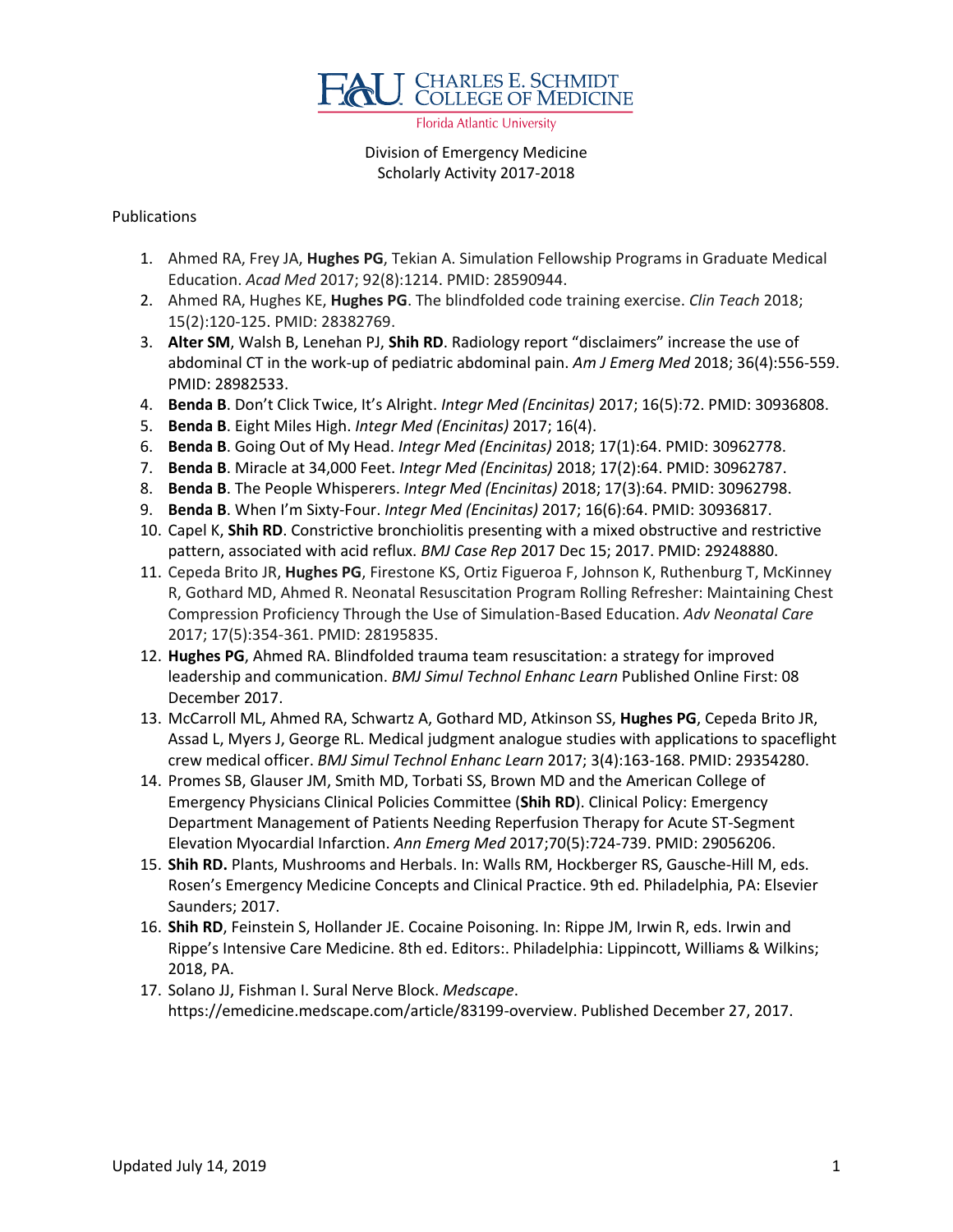18. Wolf SJ, Hahn SA, Nentwich LM, Raja AS, Silvers SM, Brown MD and the American College of Emergency Physicians Clinical Policies Committee **(Shih RD).** Clinical Policy: Critical Issues in the Evaluation and Management of Adult Patients Presenting to the Emergency Department With Suspected Acute Venous Thromboembolic Disease. *Ann Emerg Med* 2018;71(5):e59-e109. PMID: 29681319.

## Oral Presentations

- 1. Benner A, Ahmed R, Hammond J, Ballas D, **Hughes P**G, Riefkohl-Ortiz E, Khobrani A, Schmidt M, Yee J. Curriculum for Mechanical Ventilation in Critical Care. Pre-conference workshop conducted 18th Annual International Meeting on Simulation in Healthcare, Los Angeles, CA. January 14, 2018.
- 2. **Hughes PG**, Hughes K, Ahmed RA. I can literally do this blindfolded: The blindfolded code training simulation exercise. ACOEP Scientific Assembly Oral Abstract Competition, Denver, CO. November 5, 2017.
- 3. **Hughes PG**, Hughes K, Ahmed RA. I can literally do this blindfolded: The blindfolded code training simulation exercise. Neurological Disorders Summit, San Francisco, CA. July 6, 2017.
- 4. **Hughes PG**, Hughes K, Ahmed RA. I can literally do this blindfolded: The blindfolded code training simulation exercise. Western Regional Society for Academic Emergency Medicine Oral Abstract, Albuquerque, NM. February 3, 2018.
- 5. Riefkohl-Ortiz E, Yee J, Gothard MD, Frey J, **Hughes PG**, Ballas D, Ahmed RA. Iatrogenic Critical Care Procedure Complication Boot Camp: A Simulation Based Pilot Study. Simulation fellow forum, Society for Academic Emergency Medicine, Indianapolis, IN. May 17, 2018.
- 6. **Shih RD**. 2017 LLSA Review Course. 2018 AAEM Scientific Assembly, San Diego, CA. April 8, 2018.
- 7. **Shih RD**. Acute Agitation in the Emergency Department. Florida American Academy of Emergency Medicine Scientific Assembly, Miami, FL. February 10, 2018.
- 8. **Shih RD**. Dazed and Confused: Minor Head Injury. Topics in Emergency Medicine: Emphasis on Trauma, Clearwater, FL. June 27, 2018.
- 9. **Shih RD**. Envenomations: I Just Got Bit By What? Topics in Emergency Medicine: Emphasis on Trauma, Clearwater, FL. June 29, 2018.
- 10. **Shih RD**. Penetrating Neck Injury. Topics in Emergency Medicine: Emphasis on Trauma, Clearwater, FL. June 28, 2018.
- 11. **Shih RD**. Spinal Cord Injury: A Pain in the Neck. Topics in Emergency Medicine: Emphasis on Trauma, Clearwater, FL. June 27, 2018.
- 12. **Shih RD**. The Agitated Trauma Patient. Topics in Emergency Medicine: Emphasis on Trauma, Clearwater, FL. June 30, 2018.
- 13. **Shih RD**. The Highs and the Lows of Altitude Illness. Topics in Emergency Medicine: Emphasis on Trauma, Clearwater, FL. June 29, 2018.
- 14. **Shih RD**. Traumatic Hemorrhage and Massive Transfusion. Topics in Emergency Medicine: Emphasis on Trauma, Clearwater, FL. June 28, 2018.
- 15. **Shih RD**. Psychiatric Disorders. 2017 AAEM Written Board Review Course, Orlando, FL. August 16, 2017.
- 16. **Shih RD**. Toxicology Part I. 2017 AAEM Written Board Review Course, Orlando, FL. August 16, 2017.
- 17. **Shih RD**. Toxicology Part II. 2017 AAEM Written Board Review Course, Orlando, FL. August 16, 2017.